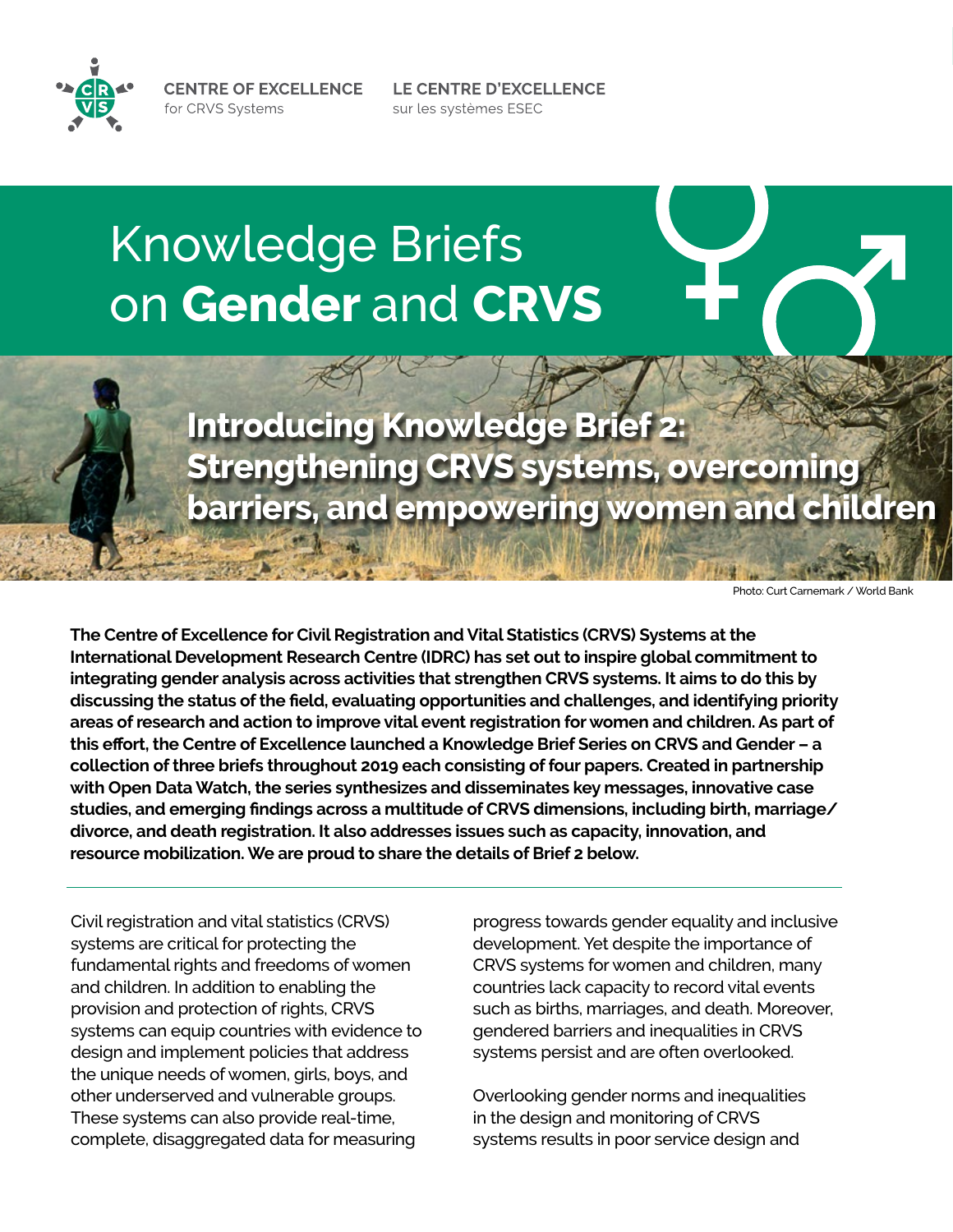delivery, which ultimately affects everyone. The Knowledge Brief Series on Gender and CRVS from the Centre of Excellence for CRVS Systems aims to inspire effective action to address the gender-based inequalities that permeate civil registration systems. It also strives to tackle restrictive gender norms and gender inequalities that intersect with other social inequalities—including those related to age, race, ethnicity, religion, and socioeconomic status—undermining health and development.

In February 2019 the Centre of Excellence launched the first knowledge brief on gender and CRVS. The brief covered topics such as

### **INTRODUCING KNOWLEDGE BRIEF 2**

why CRVS systems matter for women, the role of CRVS systems in measuring and monitoring the SDGs, knowledge and research gaps, and the case for financial investments in CRVS systems. Overall the briefs aim to showcase the link between strong CRVS systems and increased rights for women and children; share information on links between CRVS and gender-related SDGs and why this matters for gender equality and the broader SDG agenda; discuss barriers, challenges, and potential solutions for building gender-sensitive CRVS systems; and increase knowledge and awareness about the gender dimensions of CRVS systems and promote calls-to-action.

The first knowledge brief in the series, Why CRVS Systems Matter for Women and Girls, highlighted the importance of addressing gender dimensions within CRVS systems. The papers in the subsequent briefs dive deeper into issues of action and implementation. Knowledge Brief 2 includes the following papers:

**The Life-Course Approach to Civil Registration and Vital Statistics: A crucial tool to advance gender equality and women's empowerment** 

Inclusive CRVS systems are a crucial tool in advancing gender equality and empowering women and girls. Yet, women face structural, legal, and sociocultural barriers in securing their legal identity and those of their next of kin. This is despite how women bear substantial responsibility in registering vital events in many societies. In this paper, through three case studies in China, Syria, and Morocco, the authors highlight the need for a life-course approach – from birth to death, including marriage and divorce – to assessing and improving the inclusiveness of civil registration systems. They selected these case studies to highlight the complex interplay of law, policy, individual-family-community dynamics, and population data systems in three diverse settings and across the life-course. Each of

these case studies show how population perspectives and demographic evidence are critical to assessing and improving the gender inclusiveness of civil registration and identity management systems. Additionally, examples from the case studies show how localized behavioral responses cause delays in registering female births. These gender disparities can be clustered in geographic areas and local communities. This suggests the need for targeted subnational studies and interventions to address social-gendered barriers to civil registration and legal identity. Improved access to and inclusion in civil registration for women and girls are crucial in both achieving the 2030 development agenda as well as monitoring progress towards it.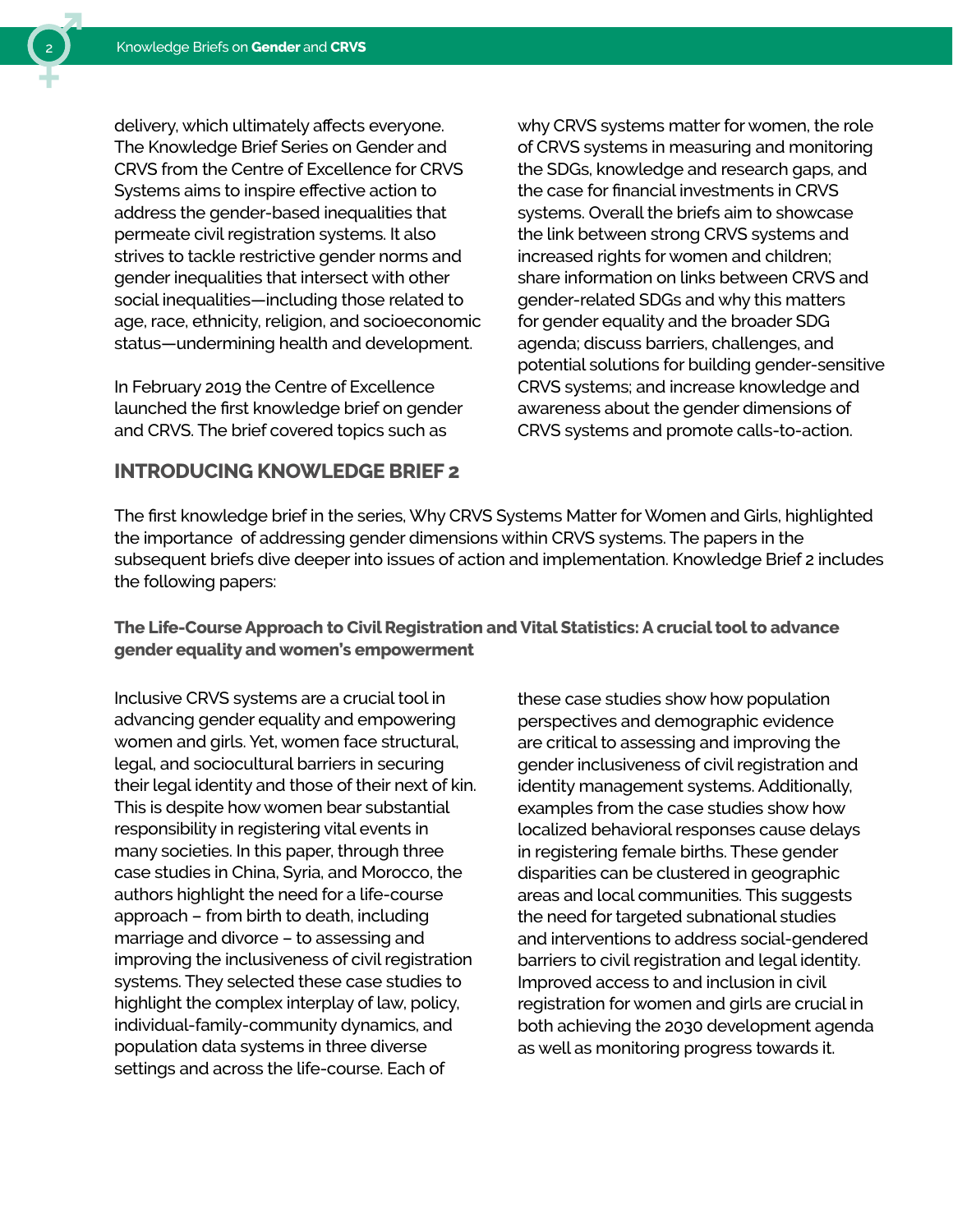# Gender consequences of CRVS exclusion

**Excluding women and girls from CRVS systems** significant impacts on the visibility and legal rights of women around the world.

A life-course approach to Civil Registration and Vital Statistics (CRVS) systems encompasses birth and death registration and the often-neglected areas of marriage and divorce registration. Examples of the disproportionate impact of non-registration on women and girls exist all over the world.

Sex-selective delays in birth registration in China pose social protection risks for women and girls.

**Under-registration of** marriage of Syrian refugees can impact registration of future vital events.

Low registration of female deaths misinforms public health interventions to improve women's health.



CENTRE OF EXCELLENCE LE CENTRE D'EXCELLENCE or CRVS Syster sur les systèmes ESEC

Knowledge Briefs on Gender and CRVS http://bit.ly/GenderCRVS

**Gender Equity in Guinea: How Perceptions, Behaviors, and Social Norms Affect the Civil Registration of Women and Girls in West Africa** 

Weak CRVS systems and conflicting legal norms can result in discrimination against girls starting at birth. Later, this can impede access to education, official identification, travel, employment, health, or inheritance and prevent them from exercising their civil and political rights. This paper outlines the gaps in Guinea's CRVS systems and the sociocultural barriers that women must overcome to access their civil and political rights. To study existing social norms and identify deterrents to civil registration, focus groups were organized in four Guinean communities, including two rural (Mambia and Friguiagbe) and two urban (Kindia and Dixinn). In-depth interviews were

also conducted with various stakeholders. The data collected were based on responses from the focus groups and interviews, rather than gathered from a CRVS database. These responses serve as the basis for this paper and provide unique insights into the social norms and dimensions that affect civil registration of women and girls such as naming practices, religious ceremonies, and positions of power within the family. The paper recommends that the next step in promoting birth, marriage, and death registration is to empower women, explain their role, and offer the tools they need to take action and be key drivers for change.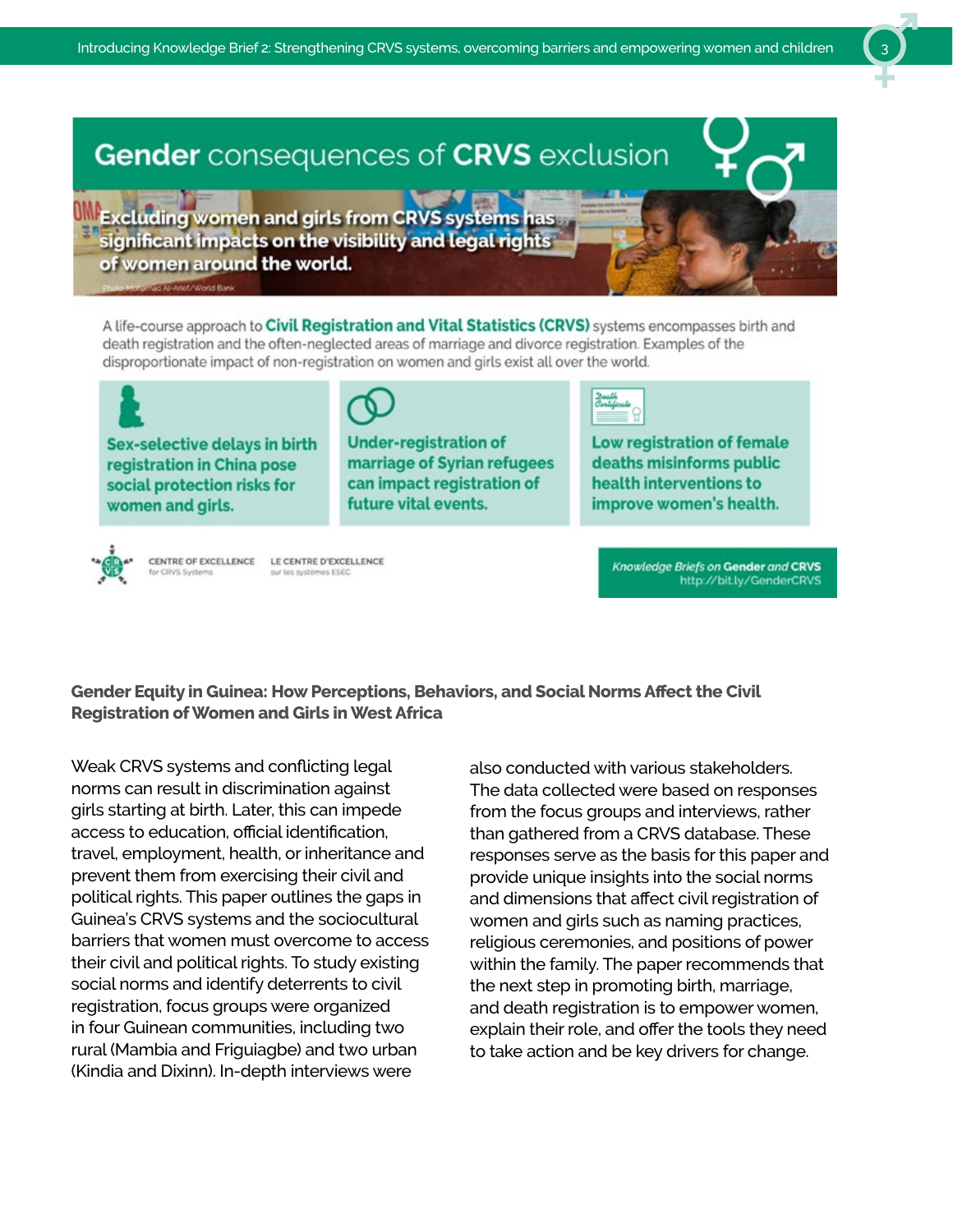## **Gender** barriers to CRVS in Guinea



**Social norms and insufficient systems create** gender barriers that impede access to civil registration of women and girls in Guinea.

Civil Registration and Vital Statistics (CRVS) systems are crucial to identify and address gender inequalities in accessing services and exercising civil rights, but many barriers exist in Guinea.

#### **SOCIAL NORMS**

- $\blacktriangleright$  Religious records take precedent
- > Patriarchal resistance to registration
- $\blacktriangleright$  Low empowerment of women

#### **INSUFFICIENT SYSTEMS**

- $\blacktriangleright$  Limited geographic access
- $\triangleright$  Complex and expensive processes
- $\blacktriangleright$  Lack of incentives to register



CENTRE OF EXCELLENCE LE CENTRE D'EXCELLENCE CRVS Systems sur les systèmes ESEC

#### Knowledge Briefs on Gender and CRVS http://bit.ly/GenderCRVS

#### **Linking National ID and CRVS Systems: An Imperative for Inclusive Development**

Legal identification is a critical factor for gender equality and the empowerment of women. In low-income countries, poor women are less likely to have ID documents, which deprives them of the ability to claim their political, social, and economic rights. Linking national ID registers with data from CRVS systems can help create a universal, inclusive ID system. This paper highlights some of the main challenges in linking these systems. Although recent and ongoing global and regional initiatives are yielding improvements to both systems, there is still much to do. To develop robust national ID systems that are based on modern, complete, and efficient CRVS systems, governments and key stakeholders must showcase the

benefits of establishing organic links between these systems and the importance of doing so for inclusive development and gender equality. Practical research based on case studies must be provided on the gender implications of building and implementing an inclusive, integrated national ID system. More operational guidance is also urgently needed for implementing an integrated national ID system. The paper concludes with a call to develop a set of appropriate indicators for monitoring an integrated national ID system, develop guidelines on producing statistics from integrated national ID systems, and encourage countries to make the necessary legal provisions.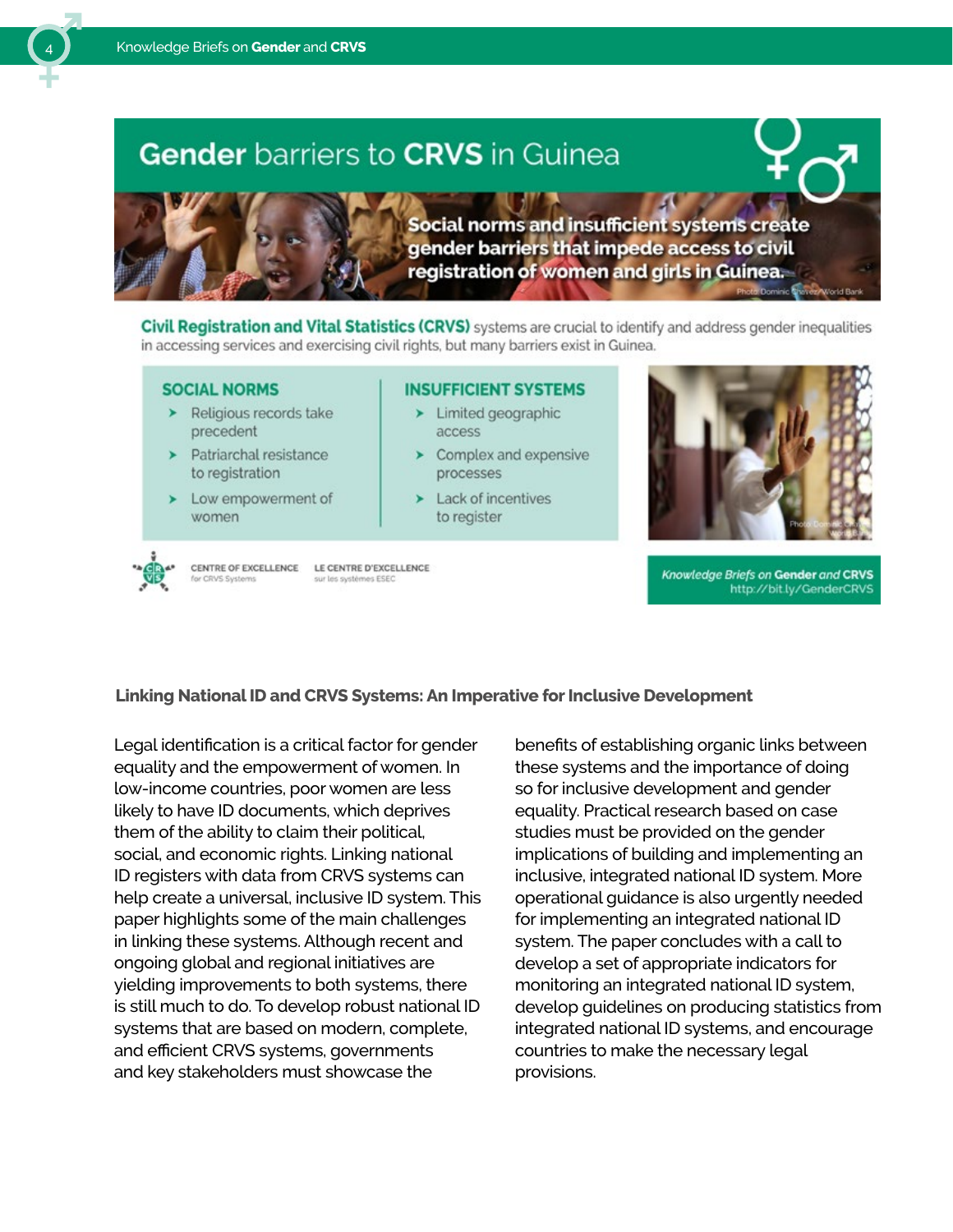# Linking ID and CRVS systems for women

An ID system, when linked to the CRVS system, unlocks and improves access to basic services, from which women and the poor face greater exclusion.

Photo Dominic Chavez/World Bank

A Civil Registration and Vital Statistics (CRVS) system includes data on birth, death, marriage, and divorce events of individuals. A well-functioning CRVS system can make a national ID system more inclusive.



#### **Empowering Women and Girls through Civil Registration Systems**

Women and children, particularly girls, face a vicious cycle of exclusion from civil registration. Although many sectors and institutions are involved in strengthening CRVS systems, the authors focus on the gendered nature of interactions between CRVS systems and the health sector. Particular attention is paid to gender disparities in registration of death and cause of death, an aspect of CRVS that remains poorly understood and researched. Even when a woman's death is registered, the cause of death may not be determined according to international standards. Only 23% of deaths reported to WHO

have precise and meaningful information on their cause (**[World Health Organization 2017](https://www.who.int/gho/publications/world_health_statistics/2017/en/)**). Moreover, deaths of men are more likely to have reliable information on cause of death than deaths of women (**[World Health Organization 2017](https://www.who.int/gho/publications/world_health_statistics/2017/en/)**). In this paper, the authors describe the barriers women face and suggest ways in which they can be overcome. For example, uncovering the dimensions and location of gender differentials in birth and death registration requires greater attention to disaggregating all civil registration data by sex and other relevant dimensions at the global, regional, and country levels.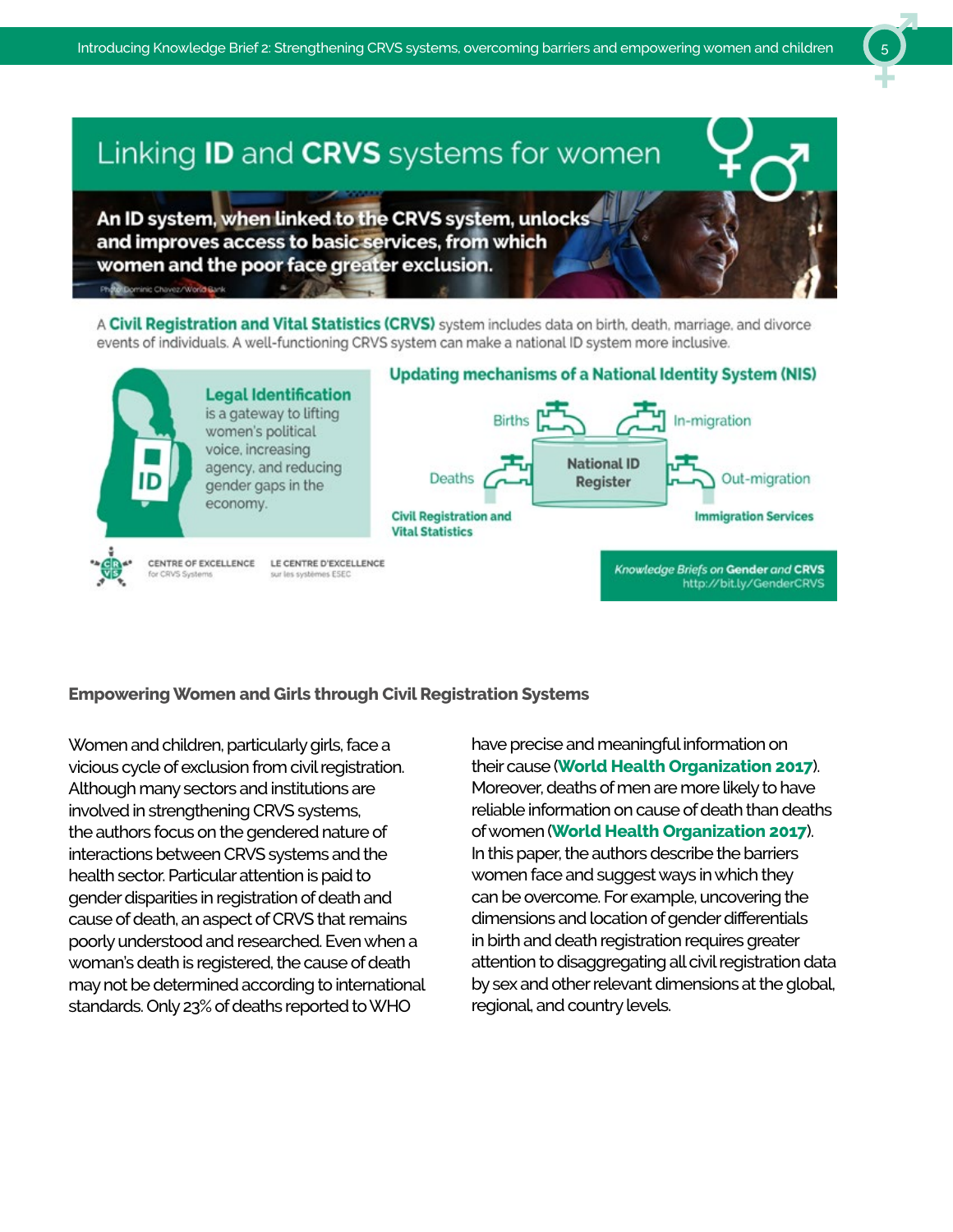# Making CRVS systems work for women

**Barriers to registration are particularly** problematic for women who lack access to resources and have limited autonomy.

A Civil Registration and Vital Statistics (CRVS) system provides legal documentation of identity, civil status, and family relations. Solutions are needed to overcome gender-based barriers to registration.

- > Delegate responsibilities to the local level, close to where women live and work.
- $\triangleright$  Draw on the health services that women and girls use to facilitate civil registration.
- > Make registration and the issuance of certificates free of charge.
- > Remove legal, regulatory and customary barriers that inhibit civil registration for women and girls.



CENTRE OF EXCELLENCE LE CENTRE D'EXCELLENCE sur les systèmes ESEC



Knowledge Briefs on Gender and CRVS http://bit.ly/GenderCRVS

### **FROM PAPER TO PRACTICE: MOVING THE CRVS AGENDA FORWARD**

Improving CRVS systems for women and girls will take more than just documenting the benefits and publishing research or policy papers. It will require sustained investment, commitment, and alignment of stakeholder agendas, as well as broader institutional and systemic change. The Centre of Excellence hopes that these papers serve to drive the conversation forward and raise awareness of the importance of strengthening CRVS systems with a gender lens, as well as contributing to advocacy for increased national budgetary allocation for CRVS Systems, allowing improved coverage and improved protection and realization of rights for vulnerable and underserved populations, the vast majority of whom are women and children. This

brief aims to build on ongoing efforts and initiatives to strengthen and ensure genderresponsiveness in global CRVS systems. It builds on the outcomes of several CRVS and gender convenings, including **[Making the](https://crvssystems.ca/news-and-events/making-invisible-visible-crvs-basis-meeting-2030-gender-agenda)  [Invisible Visible: CRVS as a Basis to Meeting](https://crvssystems.ca/news-and-events/making-invisible-visible-crvs-basis-meeting-2030-gender-agenda)  [the 2030 Gender Agenda](https://crvssystems.ca/news-and-events/making-invisible-visible-crvs-basis-meeting-2030-gender-agenda)** (Ottawa, February 2018); **[Civil Registration as a Tool for Women's](https://crvssystems.ca/news-and-events/civil-registration-tool-womens-empowerment)  [Empowerment](https://crvssystems.ca/news-and-events/civil-registration-tool-womens-empowerment)** (Dubai, UN World Data Forum, October 2018); and From Cradle to Grave: How Civil Registration and Gender Data Impact the Rights of Women and Girls (Vancouver, Canada, June 2019).

The third and final brief of the series will be published in Fall 2019.